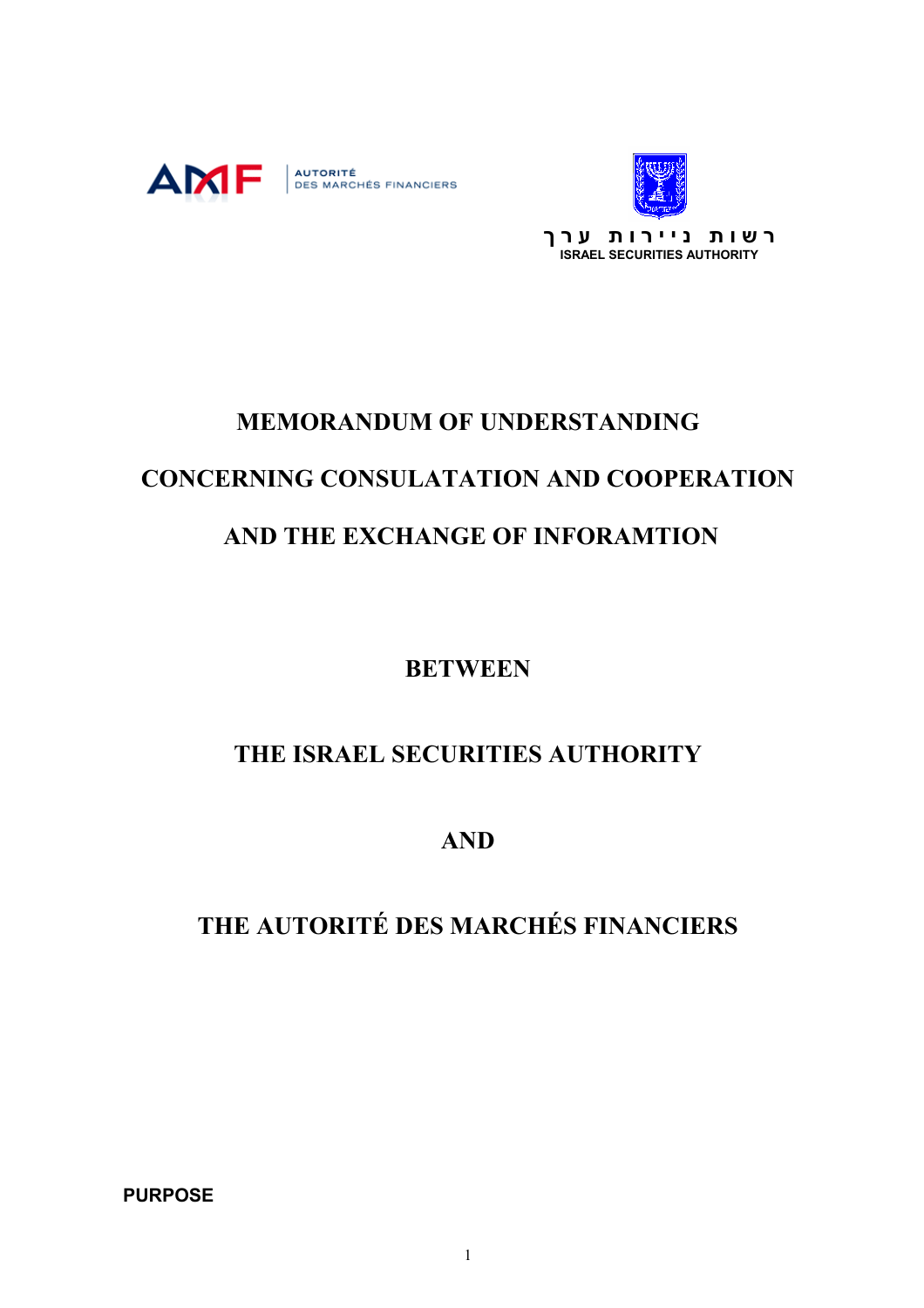Considering the increasing international activity in the securities and derivatives markets, and the corresponding need for mutual cooperation and consultation between the Israel Securities Authority and the Autorité des marchés financiers to ensure compliance with, and enforcement of, their securities and derivatives laws and regulations;

Desiring to provide each other with the fullest mutual assistance possible to facilitate the performance of the functions with which they are entrusted within their respective jurisdictions to enforce or secure compliance with their laws and regulations as those terms are defined herein,

The Israel Securities Authority and the Autorité des marchés financiers have reached the following understanding:

## **DEFINITIONS**

For the purposes of this Memorandum of Understanding:

- **1.** "Authority" means the Israel Securities Authority (hereinafter: "ISA") or the Autorité des marchés financiers (hereinafter: "AMF") (together they are hereinafter referred to as "the Authorities").
- **2.** "Requested Authority" means an Authority to whom a request for assistance is made under this Memorandum of Understanding.
- **3.** "Requesting Authority" means an Authority making a request for assistance under this Memorandum of Understanding.
- **4.** "Laws and Regulations" mean the provisions of the laws of the jurisdictions of the Authorities, the regulations promulgated thereunder, and other regulatory requirements that fall within the competence of the Authorities, concerning the following:
	- a. insider dealing, market manipulation, misrepresentation of material information and other fraudulent or manipulative practices relating to securities and derivatives, including solicitation practices, handling of investor funds and customer orders;
	- b. the registration, issuance, offer, or sale of securities and derivatives, and reporting requirements related thereto;
	- c. market intermediaries, including investment and trading advisers who are required to be licensed or registered, collective investment schemes, brokers, dealers, and transfer agents; and
	- d. markets, exchanges, and clearing and settlement entities.
- **5.** "Person" means a natural or legal person, or unincorporated entity or association, including corporations and partnerships.

## **MUTUAL ASSISTANCE AND THE EXCHANGE OF INFORMATION**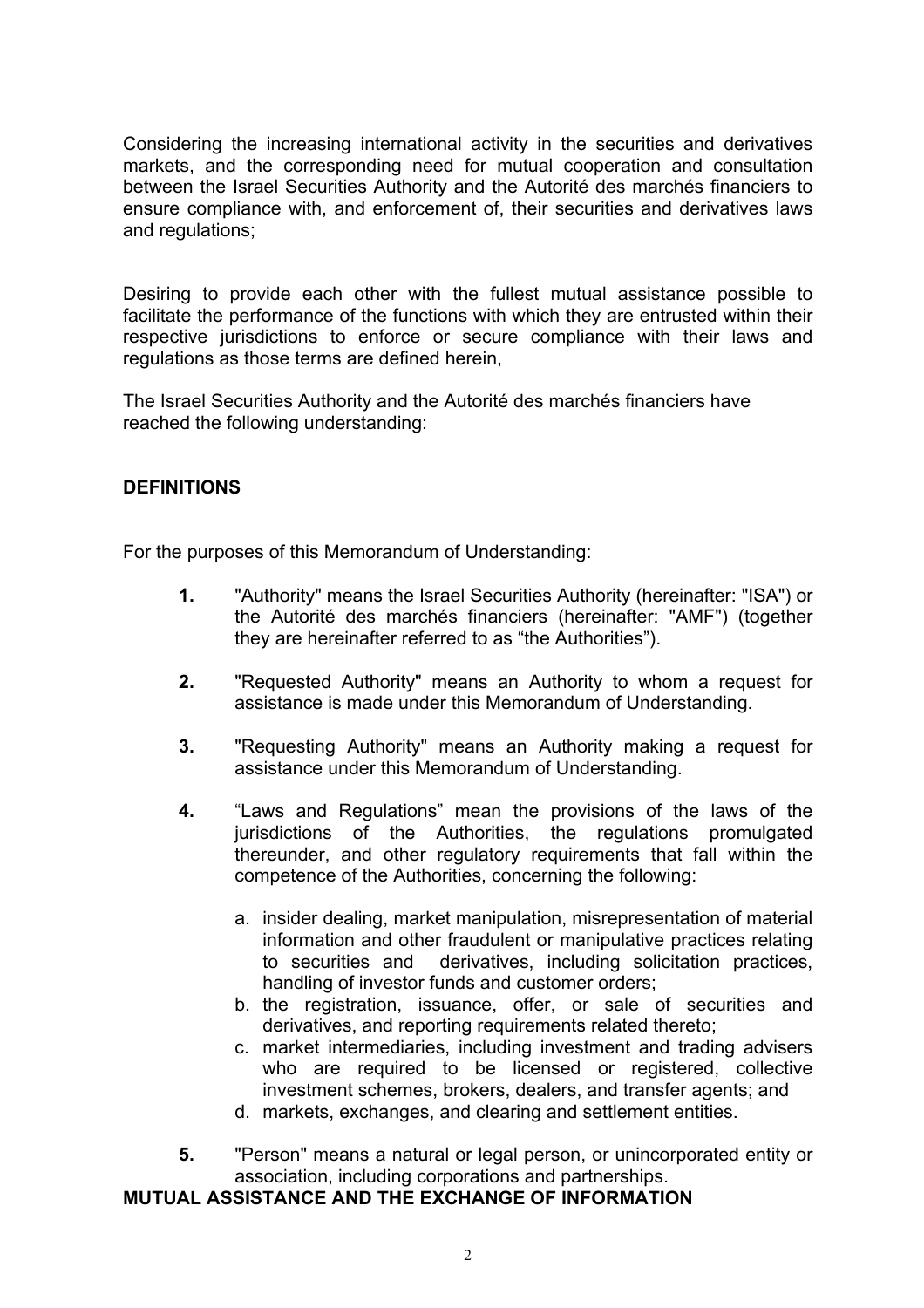## **6. General Principles regarding Mutual Assistance and the Exchange of Information**

- (a) This Memorandum of Understanding sets forth the Authorities' intent with regard to mutual assistance and the exchange of information for the purpose of enforcing and securing compliance with the respective Laws and Regulations of the jurisdictions of the Authorities. The provisions of this Memorandum of Understanding are not intended to create legally binding obligations or supersede domestic law.
- (b) The Authorities represent that no domestic secrecy or blocking laws or regulations should prevent the collection or provision of the information set forth in 7(b) to the Requesting Authority.
- (c) This Memorandum of Understanding does not authorize or prohibit an Authority from taking measures other than those identified herein to obtain information necessary to ensure enforcement of, or compliance with, the Laws and Regulations applicable in its jurisdiction.
- (d) This Memorandum of Understanding does not confer upon any Person not an Authority, the right or ability, directly or indirectly to obtain, suppress or exclude any information or to challenge the execution of a request for assistance under this Memorandum of Understanding.
- (e) The Authorities recognize the importance and desirability of providing mutual assistance and exchanging information for the purpose of enforcing, and securing compliance with, the Laws and Regulations applicable in their respective jurisdictions. A request for assistance may be denied by the Requested Authority:
	- (i) where the request would require the Requested Authority to act in a manner that would violate domestic law;
	- (ii) where a criminal proceeding has already been initiated in the jurisdiction of the Requested Authority based upon the same facts and against the same Persons, or the same Persons have already been the subject of final punitive sanctions on the same charges by the competent authorities of the jurisdiction of the Requested Authority, unless the Requesting Authority can demonstrate that the relief or sanctions sought in any proceedings initiated by the Requesting Authority would not be of the same nature or duplicative of any relief or sanctions obtained in the jurisdiction of the Requested Authority.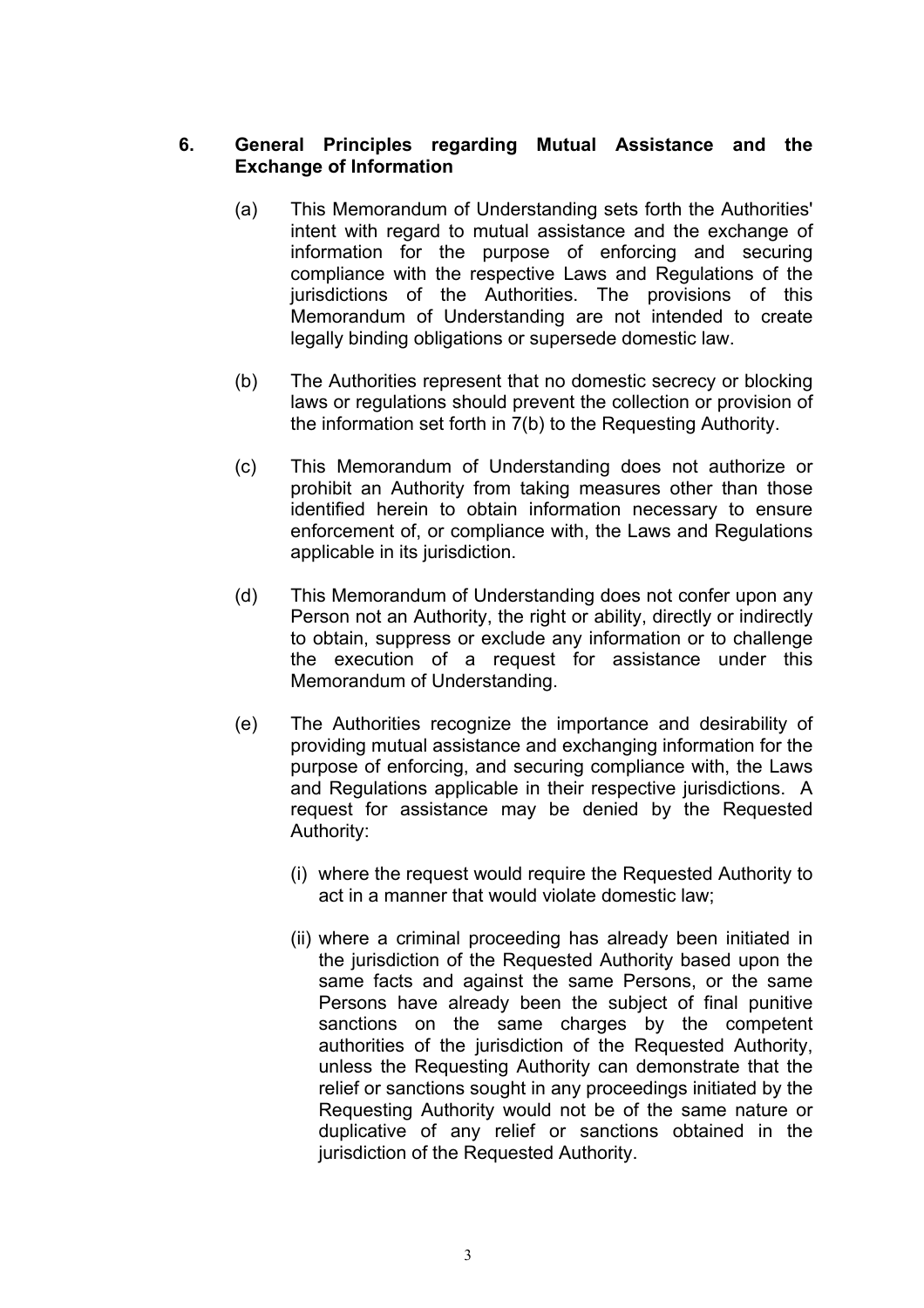- (iii) where the request is not made in accordance with the provisions of this Memorandum of Understanding; or
- (iv) on grounds of public interest or essential national interest.

Where a request for assistance is denied, or where assistance is not available under domestic law, the Requested Authority will provide the reasons for not granting the assistance and consult pursuant to paragraph 12.

## **7. Scope of Assistance**

- (a) The Authorities will, within the framework of this Memorandum of Understanding, provide each other with the fullest assistance permissible to secure compliance with the respective Laws and Regulations of the Authorities.
- (b) The assistance available under this Memorandum of Understanding includes, without limitation:
	- (i) providing information and documents held in the files of the Requested Authority regarding the matters set forth in the request for assistance;
	- (ii) obtaining information and documents regarding the matters set forth in the request for assistance, including:
		- contemporaneous records sufficient to reconstruct all securities and derivatives transactions, including records of all funds and assets transferred into and out of bank and brokerage accounts relating to these transactions;
		- records that identify: the beneficial owner and controller, and for each transaction, the account holder; the amount purchased or sold; the time of the transaction; the price of the transaction; and the individual and the bank or broker and brokerage house that handled the transaction; and
		- information identifying persons who beneficially own or control non-natural Persons organized in the jurisdiction of the Requested Authority.
	- (iii) In accordance with Paragraph 9(d), taking or compelling a Person's statement, or, where permissible, testimony under oath, regarding the matters set forth in the request for assistance.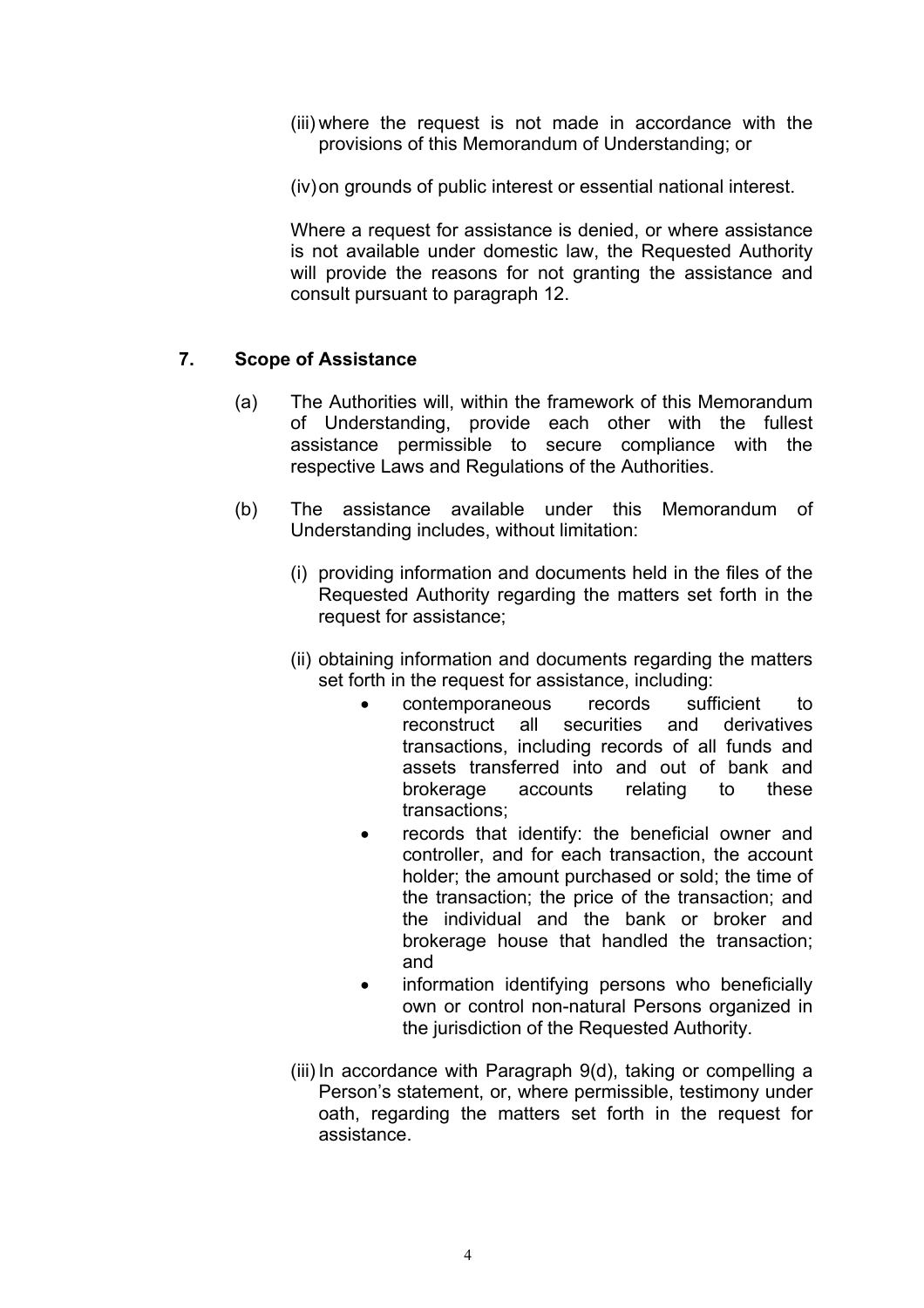(c) Assistance will not be denied based on the fact that the type of conduct under investigation would not be a violation of the Laws and Regulations of the Requested Authority.

# **8. Requests For Assistance**

- (a) Requests for assistance will be made in writing in English, in such form as may be agreed by the authorities from time to time, and will be addressed to the Requested Authority's contact office listed in Appendix A.
- (b) Requests for assistance will include the following:
	- (i) a description of the facts underlying the investigation that are the subject of the request, and the purpose for which the assistance is sought;
	- (ii) a description of the assistance sought by the Requesting Authority and why the information sought will be of assistance;
	- (iii) any information known to, or in the possession of, the Requesting Authority that might assist the Requested Authority in identifying either the Persons believed to possess the information or documents sought or the places where such information may be obtained;
	- (iv) an indication of any special precautions that should be taken in collecting the information due to investigatory considerations, including the sensitivity of the information; and
	- (v) the Laws and Regulations (translated to the English language) that may have been violated and that relate to the subject matter of the request.
- (c) In urgent circumstances, requests for assistance may be effected by telephone or facsimile, provided such communication is confirmed through an original, signed document.

# **9. Execution of Requests for Assistance**

- (a) Information and documents held in the files of the Requested Authority will be provided to the Requesting Authority upon request.
- (b) Upon request, the Requested Authority will require the production of documents identified in 7(b)(ii) from (i) any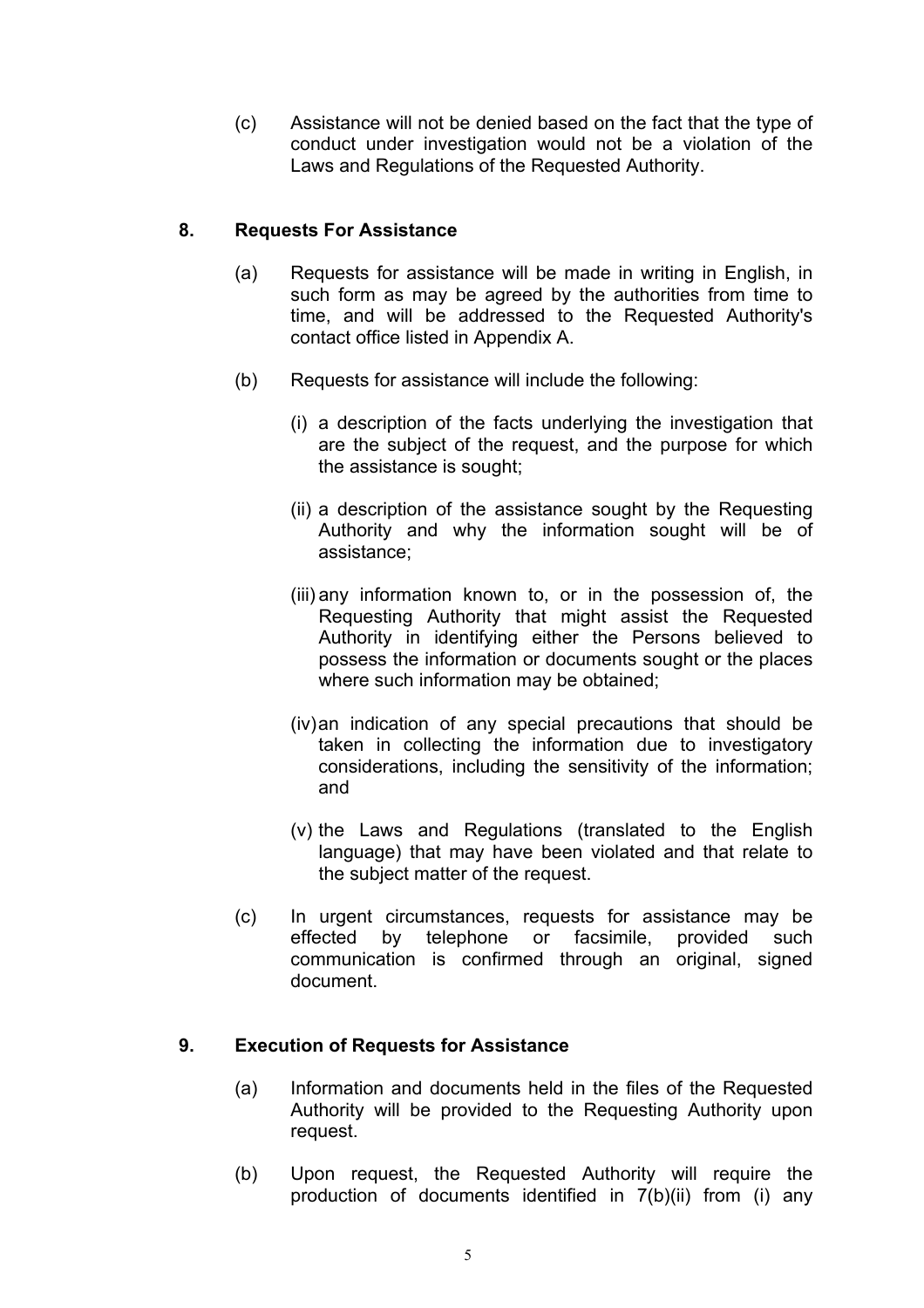Person designated by the Requesting Authority, or (ii) any other Person who may possess the requested information or documents. Upon request, the Requested Authority will obtain other information relevant to the request.

- (c) Upon request, the Requested Authority will seek responses to questions and/or a statement (or where permissible, testimony under oath) from any Person involved, directly or indirectly, in the activities that are the subject matter of the request for assistance or who is in possession of information that may assist in the execution of the request.
- (d) Unless otherwise arranged by the Authorities, information and documents requested under this Memorandum of Understanding will be gathered in accordance with the procedures applicable in the jurisdiction of the Requested Authority and by persons designated by the Requested Authority. Where permissible under the Laws and Regulations of the jurisdiction of the Requested Authority, a representative of the Requesting Authority may be present at the taking of statements and testimony and may provide, to a designated representative of the Requested Authority, specific questions to be asked of any witness.
- (e) In urgent circumstances, the response to requests for assistance may be effected by telephone or facsimile, provided such communication is confirmed through an original, signed document.

#### **10. Permissible Uses of Information**

- (a) The Requesting Authority may use non-public information and non-public documents furnished in response to a request for assistance under this Memorandum of Understanding solely for:
	- (i) the purposes set forth in the request for assistance, including ensuring compliance with the Laws and Regulations related to the request; and
	- (ii) a purpose within the general framework of the use stated in the request for assistance, including conducting a civil or administrative enforcement proceeding, assisting in a selfregulatory organization's surveillance or enforcement activities (insofar as it is involved in the supervision of trading or conduct that is the subject of the request), assisting in a criminal prosecution, or conducting any investigation for any general charge applicable to the violation of the provision specified in the request where such general charge pertains to a violation of the Laws and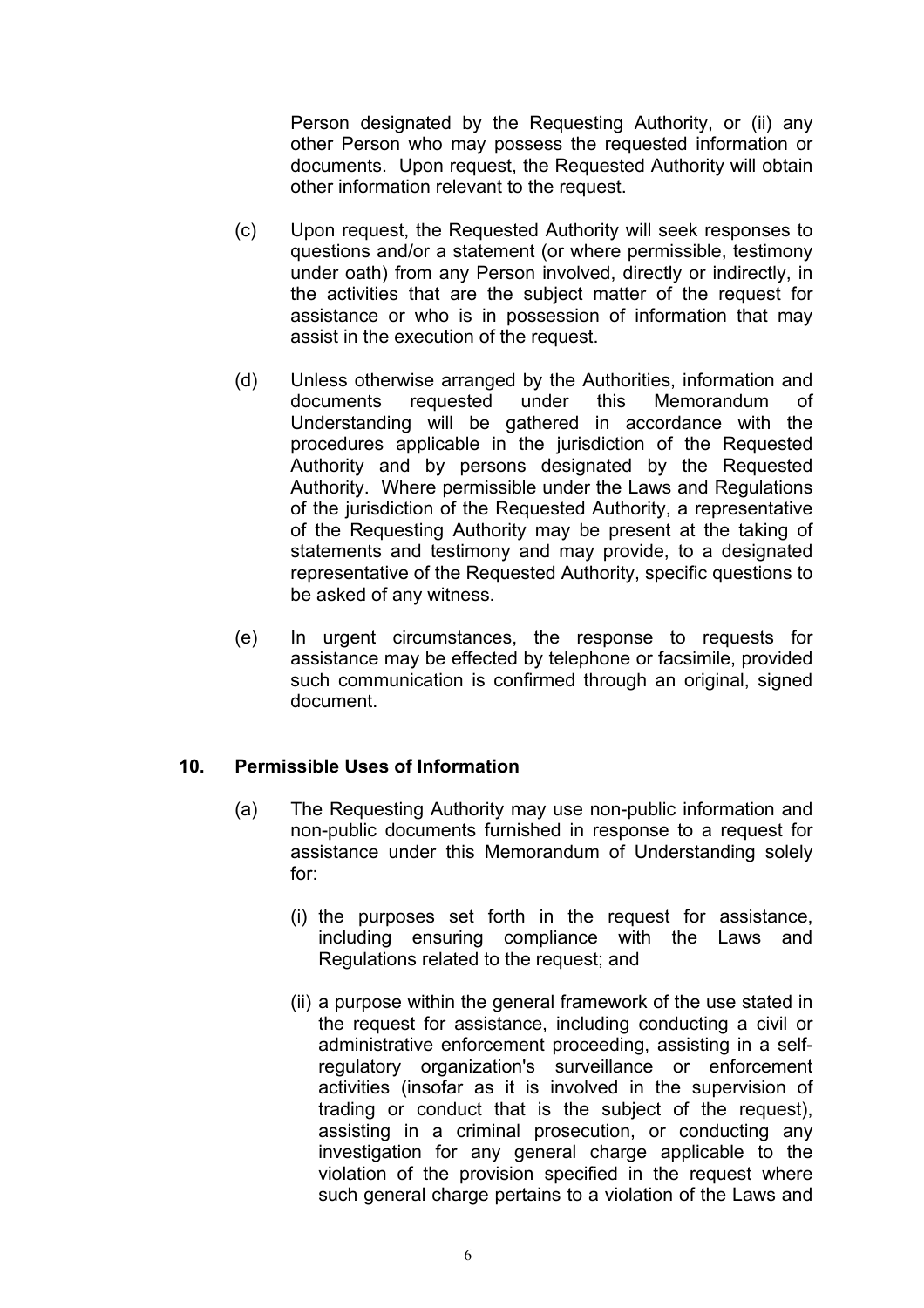Regulations administered by the Requesting Authority. This use may include enforcement proceedings which are public.

 (b) If a Requesting Authority intends to use information furnished under this Memorandum of Understanding for any purpose other than those stated in Paragraph 10(a), it must obtain the written consent of the Requested Authority.

# **11. Confidentiality**

- (a) Each Authority will keep confidential requests made under this Memorandum of Understanding, the contents of such requests, and any matters arising under this Memorandum of Understanding, including consultations between the Authorities, and unsolicited assistance. After consultation with the Requesting Authority, the Requested Authority may disclose the fact that the Requesting Authority has made the request if such disclosure is required to carry out the request.
- (b) The Requesting Authority will not disclose non-public documents and information received under this Memorandum of Understanding, except as contemplated by paragraph 10(a) or in response to a legally enforceable demand. In the event of a legally enforceable demand, the Requesting Authority will notify the Requested Authority prior to complying with the demand, and will assert such appropriate legal exemptions or privileges with respect to such information as may be available. The Requesting Authority will use its best efforts to protect the confidentiality of non-public documents and information received under this Memorandum of Understanding.
- (c) Prior to providing information to a self-regulatory organization in accordance with paragraph 10(a)(ii), the Requesting Authority will ensure that the self-regulatory organization is able and will comply on an ongoing basis with the confidentiality provisions set forth in paragraphs 11(a) and (b) of this Memorandum of Understanding, and that the information will be used only in accordance with paragraph 10(a) of this Memorandum of Understanding, and will not be used for competitive advantage.

#### **12. Consultation Regarding Mutual Assistance and the Exchange of Information**

(a) The Authorities will consult periodically with each other regarding this Memorandum of Understanding about matters of common concern with a view to improving its operation and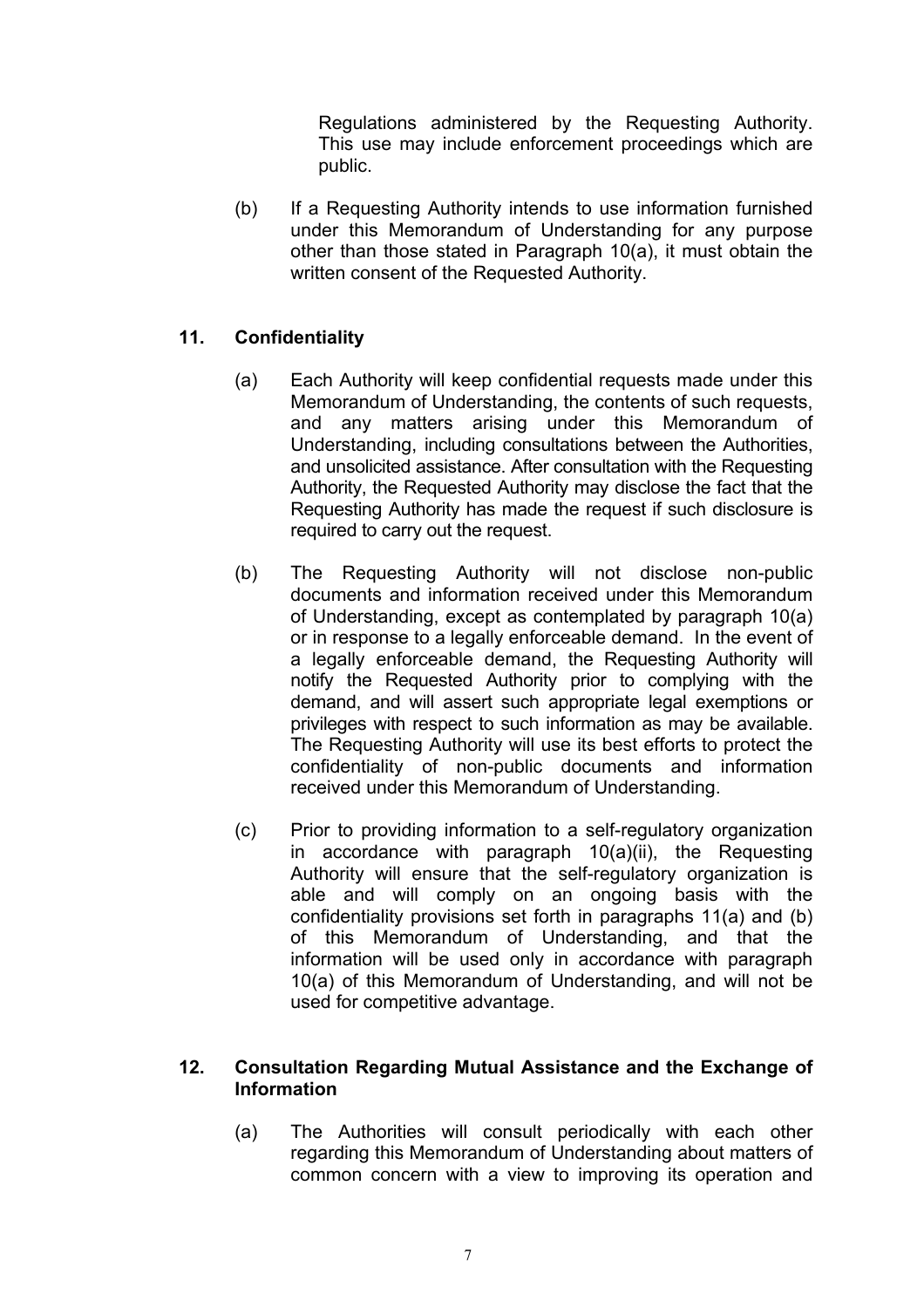resolving any issues that may arise. In particular, the Authorities will consult in the event of:

- (i) a significant change in market or business conditions or in legislation where such change is relevant to the operation of this Memorandum of Understanding;
- (ii) a demonstrated change in the willingness or ability of an Authority to meet the provisions of this Memorandum of Understanding; and
- (iii) any other circumstance that makes it necessary or appropriate to consult, amend or extend this Memorandum of Understanding in order to achieve its purposes.
- (b) The Requesting Authority and Requested Authority will consult with one another in matters relating to specific requests made pursuant to this Memorandum of Understanding (e.g., where a request may be denied, or if it appears that responding to a request will involve a substantial cost). These Authorities will define the terms herein in accordance with the relevant laws of the jurisdiction of the Requesting Authority unless such definition would require the Requested Authority to exceed its legal authority or otherwise be prohibited by the laws applicable in the jurisdiction of the Requested Authority. In such case, the Requesting and Requested Authorities will consult.

#### **13. Unsolicited Assistance**

Each Authority will make all reasonable efforts to provide, without prior request, the other Authorities with any information that it considers is likely to be of assistance to those other Authorities in securing compliance with Laws and Regulations applicable in their jurisdiction.

#### **FINAL PROVISIONS**

#### **14. Effective Date**

Cooperation in accordance with this Memorandum of Understanding will begin on the date of its signing by the Authorities.

#### **15. Termination**

(a) An Authority may terminate its participation in this Memorandum of Understanding at any time by giving at least 30 days prior written notice to the other Authority.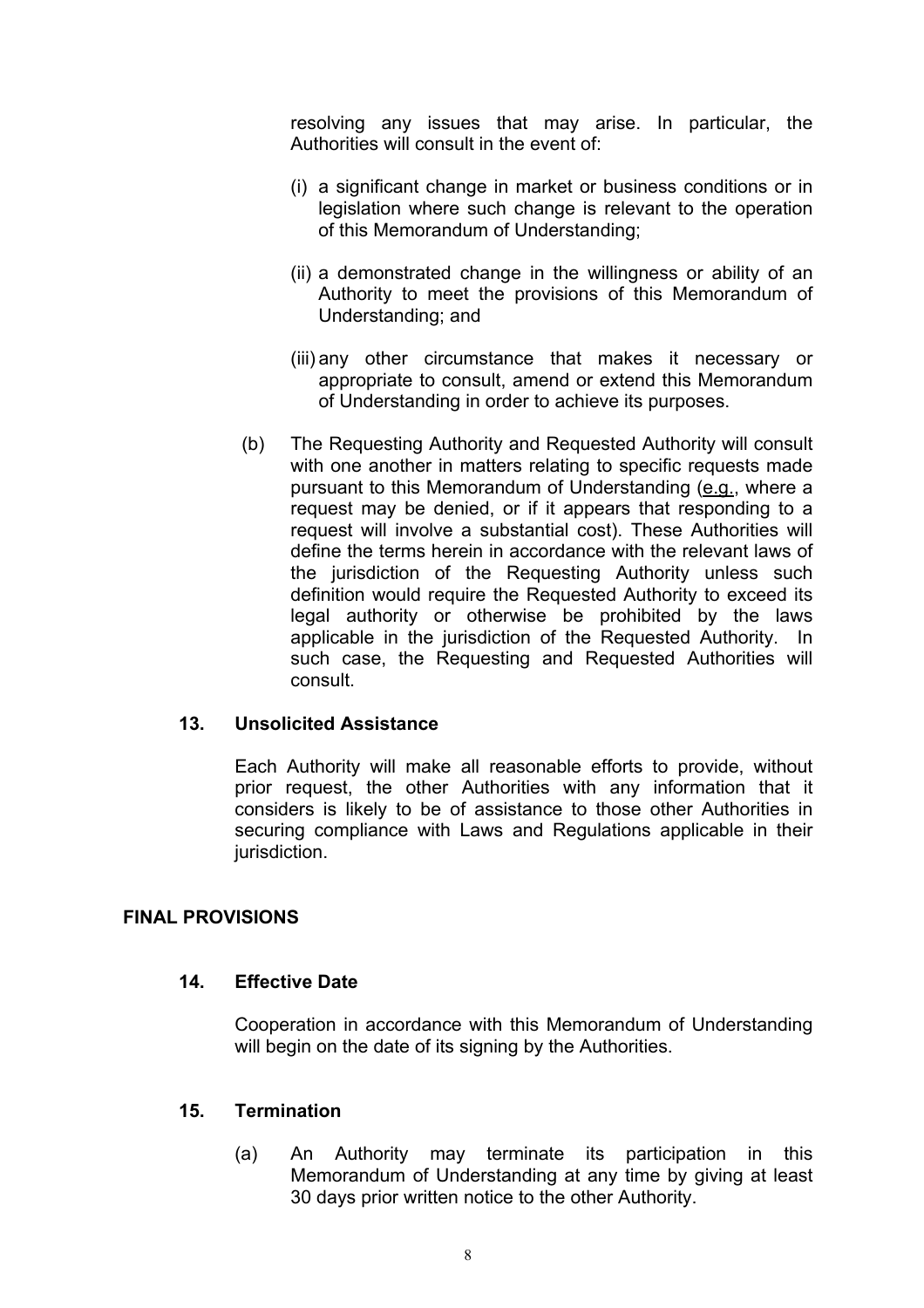- (b) In the event that an Authority decides to terminate its participation in this Memorandum of Understanding, cooperation and assistance in accordance with this Memorandum of Understanding will continue until the expiration of 30 days after that Authority gives written notice to the other Authority of its intention to discontinue cooperation and assistance hereunder. If an Authority gives a termination notice, cooperation and assistance in accordance with this Memorandum of Understanding will continue with respect to all requests for assistance that were made, or information provided, before the effective date of notification (as indicated in the notice but no earlier than the date the notice is sent) until the Requesting Authority terminates the matter for which assistance was requested.
- (d) In the event of the termination of an Authority's participation in the Memorandum of Understanding, whether under the provisions of 16(a) or 16(b), information obtained under this Memorandum of Understanding will continue to be treated confidentially in the manner prescribed under Article 11 .

*[Signature page follows]*

**[Signature page of the Memorandum of Understanding between the Israel Securities Authority and the Autorité des marchés financiers ]**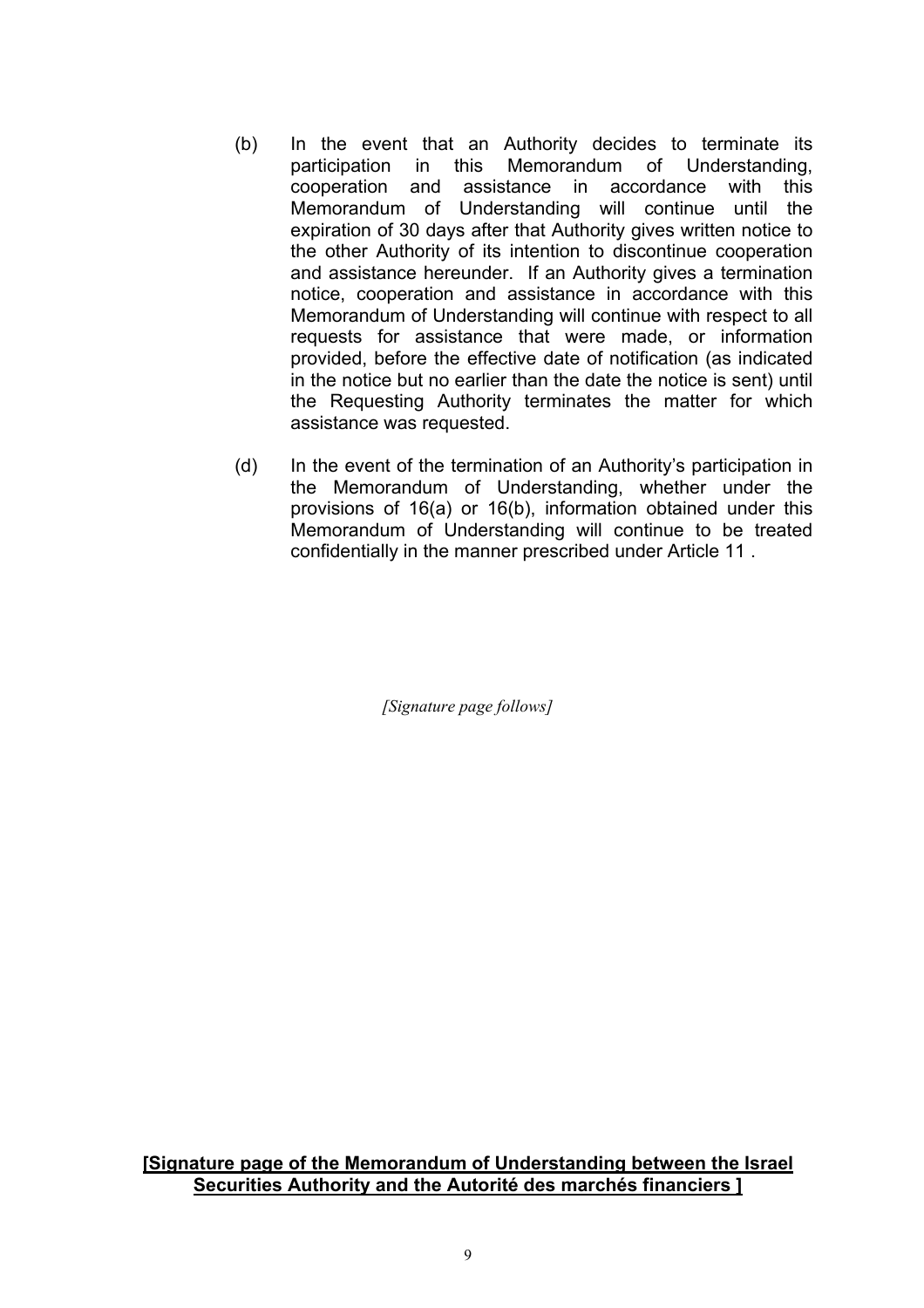Israel Securities Authority

Date and place:

Jerusalem

Moshe Tery, Chairman

Autorité des marchés financiers

Date and Place:

Paris

Mr. Michel Prada, Chairman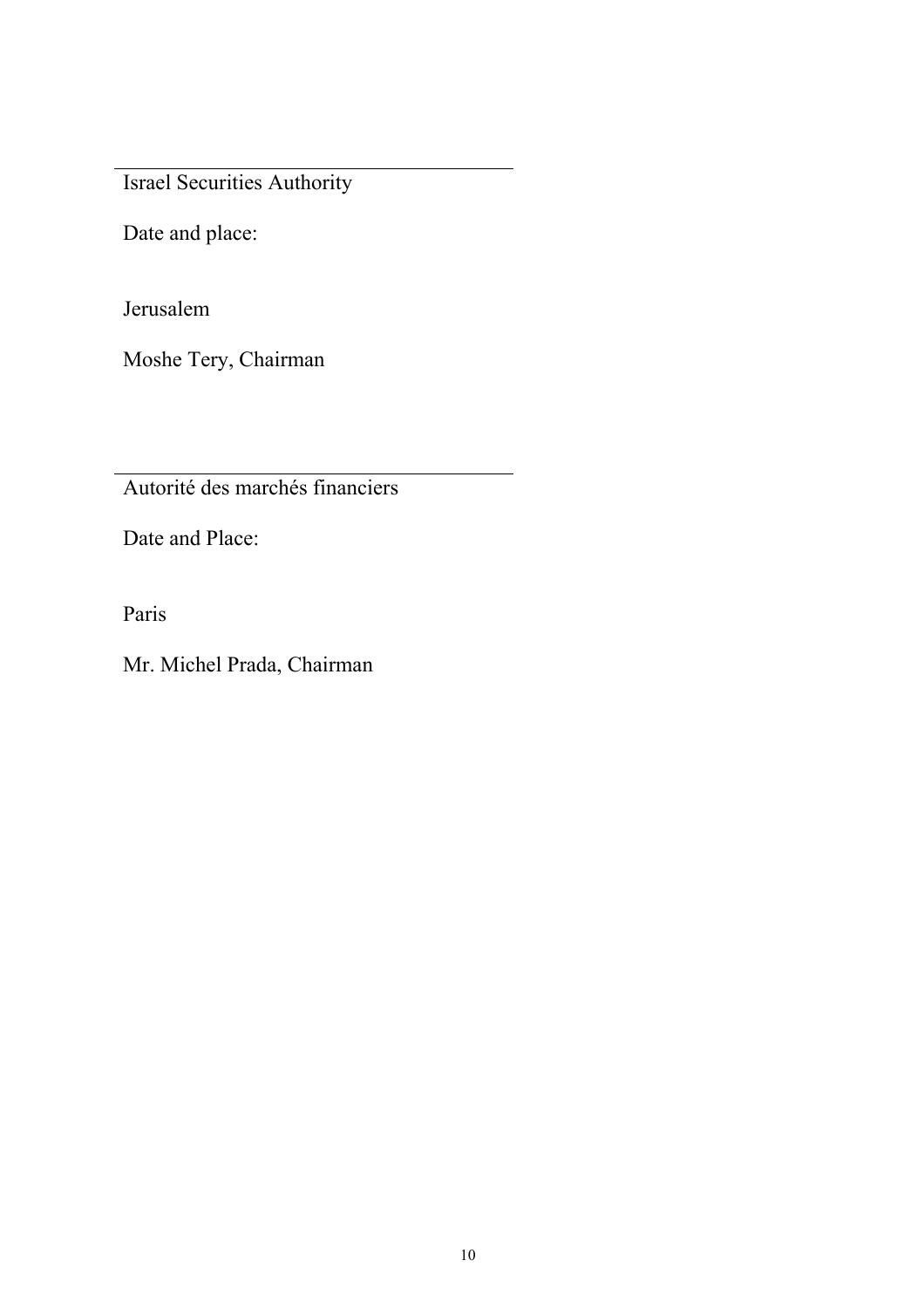#### **APPENDIX A**

#### **THE ISRAEL SECURITIES AUTHORITY**

Ms Lisa Haimovitz Head of International Affairs Department

Tel: +972-2-6556566 Fax: +972-2-6513646 Email: **lisah@isa.gov.il** 

22, Kanfei Nesharim St. Jerusalem 95464 Israel

#### **THE AUTORITÉ DES MARCHÉS FINANCIERS**

Mr Xavier TESSIER Head of International Affairs Department

Tel : + 33 1 53 45 63 56 ; Fax: + 33 1 53 45 63 50 Email: x.tessier@amf-france.org

17, place de la Bourse 75082 Paris cedex 2 France

#### **APPENDIX B**